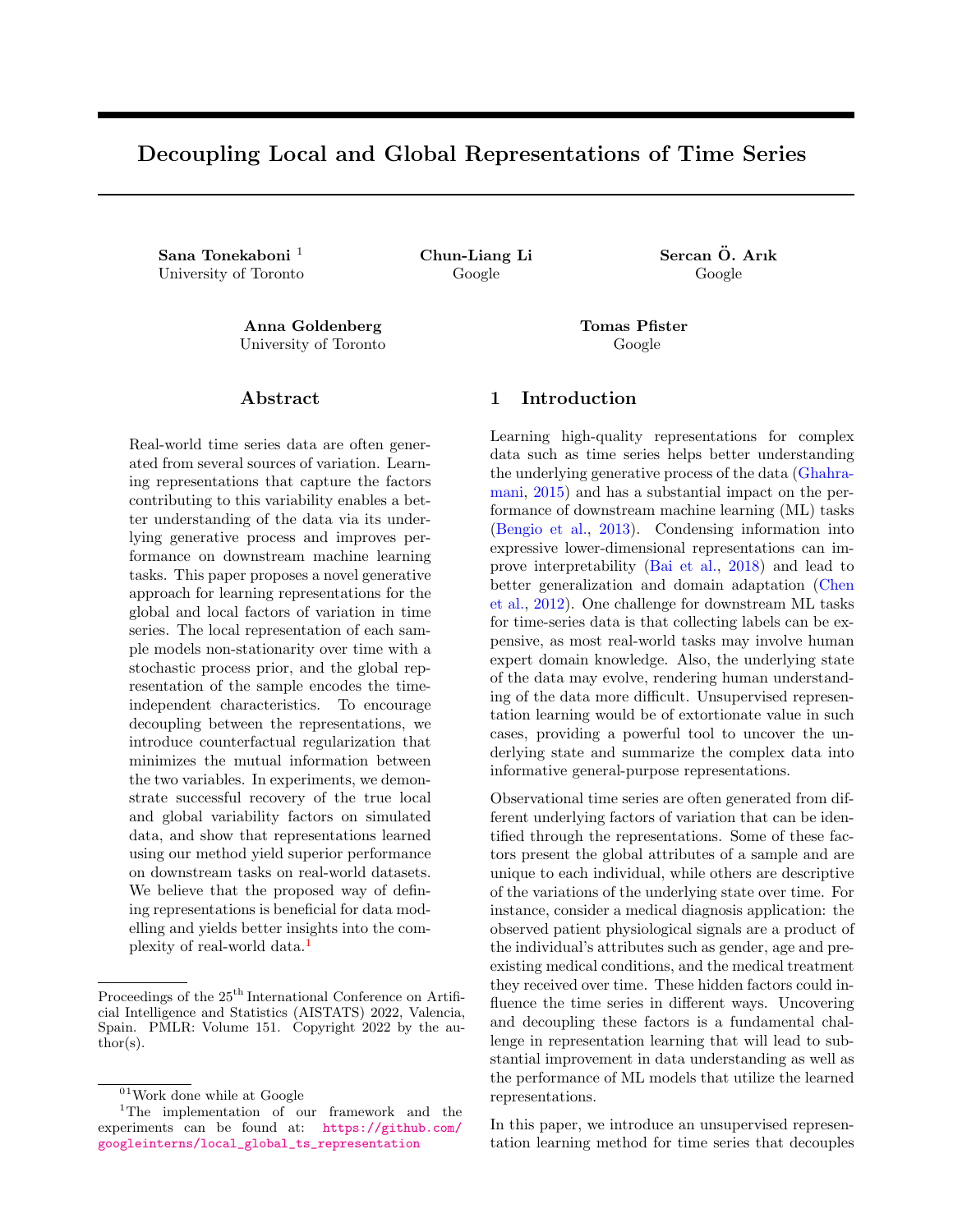<span id="page-1-0"></span>Figure 1: Overview of our method for learning global and local representations. The proposed method learns the distribution of the local representations of windows of samples over time using the local encodenc<sub>l</sub>. The global encoderEnc<sub>g</sub> models the posterior of the global representation, and the decoderDec generates the time series using samples from the posterior of the local and global representations.

the global and local properties of the signal into separate representations. Our method is based on generative modelling and assumes that each time series sample is generated from two underlying factors: a global and local representation. The global representations are unique to each sample and represent static timeindependent characteristics. The local representations encode the dynamic underlying state of windows of the time series sample as they evolve over time, taking into account the non-stationarity of the samples. We use variational approximation to model the posterior of the two sets of representations and model the temporal dynamics using a prior sampled from a Gaussian Process (GP). To ensure that the two sets of representations are decoupled and they model distinct data characteristics, we introduce a counterfactual regularization with the goal of mutual information min-imization to disentangle the representations. Fig. [1](#page-1-0) overviews our framework. Decoupling local and global representations using our proposed method provides the following important bene ts:

- 1. Exploiting global patterns in the data and coupling them with local variations serves as an inductive bias and improves the downstream tasks from time series forecasting performance to classication accuracy.
- 2. By disentangling the factors of variation, we can represent the underlying information in a more e cient way by encoding the necessary information for target tasks with more compact representations.
- 3. Knowing the various factors of variation in generation of a time series helps identify and disentan-

gle the underlying explanatory factors and results in more interpretable representations.

- 4. Having this information also allows one or the other representations to be used 
exibly for downstream tasks depending on which property is appropriate for a speci c use case. For instance, global representations can help usidentify subgroups with similar properties.
- 5. Using our approach, we cangenerate counterfactual instances of data with controlled factors of variation, utilizing the global and local representations. This enables generating dierent manifestations of events like disease progression in individuals with di erent characteristics.

## 2 Related Work

The performance of many ML models relies heavily on the quality of the data representations (Bengio and LeCun, 2007). This applies to all data types, but it is vital for complex ones such as time series that can be high-dimensional, high-frequency and non-stationary (Yang and Wu, 2006; Langkvist et al., 2014). Due to the diculties in labelling time-series data, unsupervised approaches are often preferred in such settings. They include di erent categories of methods that are based on reconstruction (Yuan et al., 2019; Fortuin et al., 2018, 2020; Chorowski et al., 2019), clustering (Ma et al., 2019; Lei et al., 2019), contrastive objectives (Oord et al., 2018; Franceschi et al., 2019; Hyvarinen et al., 2019; Tonekaboni et al., 2020; Hyvarinen and Morioka, 2016), and others.

While all the methods above have been shown to successfully encode the informative parts of the signal in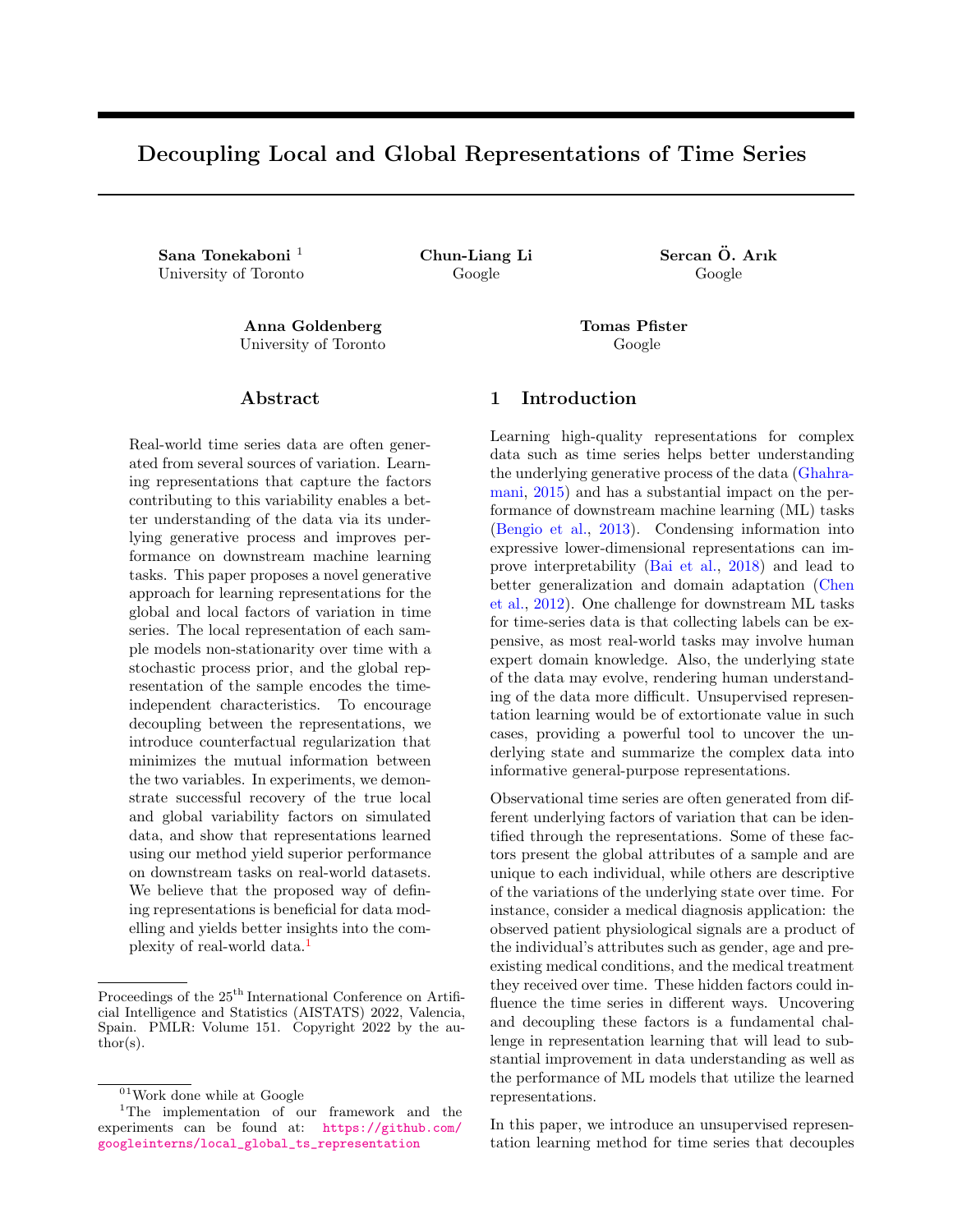a low dimensional representation, improving the interpretability of the representations is still an active area of research. An e ort in this direction is disentangling the dimensions of the encoding, which enables representing di erent factors of variation in independent dimensions. Earlier approaches learn disentangled representations using supervised data (Yang et al., 2015; Tenenbaum and Freeman, 2000), while more recent methods provide unsupervised solutions to tackle this problem using adversarial training (Chen et al., 2016; Kim and Mnih, 2018; Kumar et al., 2018) or regularization of the data distribution (Dezfouli et al., 2019). However, associating these factors with interpretable notions in the data domain remains challenging. A dierent line of work focuses on decoupling global and local representations of samples into separate representations (or dimensions of representation). This idea has been explored for visual data to separate the factors of variation associated with the labels from other sources of variability. Mathieu et al. (2016) use a conditional generative model with adversarial regularization, while Ma et al. (2020) learn decoupled representations of global and local information of images relying on empirical characteristics of VAE and 
ow models.

For time series, VAE-based methods have been used to disentangle dynamic and static factors of representations for video and speech data. FHVAE (Hsu et al., 2017) uses a hierarchical VAE model to learnsequencedependent variables(corresponding to the speaker factor) and sequence-independent variable corresponding to the linguistic factors) in modeling speech, but it does not explicitly encourage disentanglement. DSVAE (Yingzhen and Mandt, 2018) formalizes the idea of disentangled representation by explicitly factorizing the posterior to model the static and dynamic factors. Other methods have been proposed to augment DSVAE by explicitly enforcing disentanglement in their objective function. S3VAE (Zhu et al., 2020) introduces additional loss terms that encourage the invariance of the learnt representations by permuting the frame and leveraging external supervision for the motion labels. An additional regularization is imposed by minimizing the mutual information between the two sets of representations. Similar regularizations are used in C-DSVAE (Bai et al., 2021) using contrastive estimation of mutual information. Note that for all the above methods, the focus is on the generated samples and not the quality nor interpretability of the representations. Therefore, the dynamic local representations are not designed to summarize the information of the time series samples over time. Other eorts for disentangling global and local representations are designed to improve speci c downstream modeling tasks. For instance, Sen et al. (2019) leverage both local and global patterns to improve forecasting based on matrix

factorization techniques. Similar ideas have also been introduced to improve forecasting performance (Wang et al., 2019; Nguyen and Quanz, 2021). Schulam and Saria (2015) learn population and sub-population parameters to model personalized disease trajectories.

# 3 Method

In this section, we present the notations used throughout this paper, followed by the problem de nition and description of the method.

#### 3.1 Notation

Let X<sup>(i)</sup> 2 R<sup>d T</sup> be a multivariate time series sample  $(i 2 N)$ , with d input features and  $T$  measurements over time. Each time series sample is generated from two latent variables  $z_g$  and  $Z_1$ . The global representation  $z_g^{(i)}$  2 R<sup>d<sub>g</sub></sup> is a vector of sized<sub>g</sub> that represents the global properties of samplei. The local representation of samplei, Z<sup>(i)</sup>  $I_1^{(i)} = [z_0^{(i)}; z_1^{(i)}; \dots; z_t^{(i)}]$ , is composed of a set of vector representations of non-overlapping windows  $\mathbb{X}\left( \begin{smallmatrix} (i) \\ 0 \end{smallmatrix} ; \mathsf{X}\left( \begin{smallmatrix} i \ i \end{smallmatrix} \right) ; \ldots ; \mathsf{X}\left( \begin{smallmatrix} (i) \\ t \end{smallmatrix} \right]$  of time series X  $\left( \begin{smallmatrix} (i) \end{smallmatrix} \right)$ . Each  $z_t^{(i)}$  2 R<sup>d<sub>i</sub> is the representation for a window of time</sup> series $X_t^{(i)}$  2 R<sup>d</sup> of length that encodes information for all features within the window. The windows split the sample into d $\mathbb{I}$  e consecutive parts as shown in Fig. 1. The size of the global representations and the local representation is determined byd $_{\rm g}$  and d $_{\rm l}$  , respectively. In order to handle missing measurements, each sample has a mask channeM  $^{(i)}$  2 R<sup>d T</sup> to indicate which data points are measured and which ones are missing. Irregularly-sampled time series can also be converted into regularly-sampled signals with the additional mask channel to indicate the measurements. For simplicity, we drop the sample index i in the rest of the paper.

Our probabilistic data generation mechanism assumption is shown in Fig. 2. We model the conditional likelihood distribution of the data as follows: X p(X jZ<sub>1</sub>; z<sub>g</sub>). X<sub>t</sub> in Fig. 2 represents a window of time series, andz<sub>t</sub> is the local representation for that window. The local representation of the windows can change over time as the underlying state of the time series changes. The dependencies of these local representations are modeled using a prior sampled from  $GP(m(t); k(t; t^0))$ . The global representation  $z_g$  is the same for all windows within a sample, and its prior is modelled as a Normal Gaussian distribution.

#### 3.2 Modeling Distributions

As parts of the learning algorithm, we use variational approximations to model the following three distribu-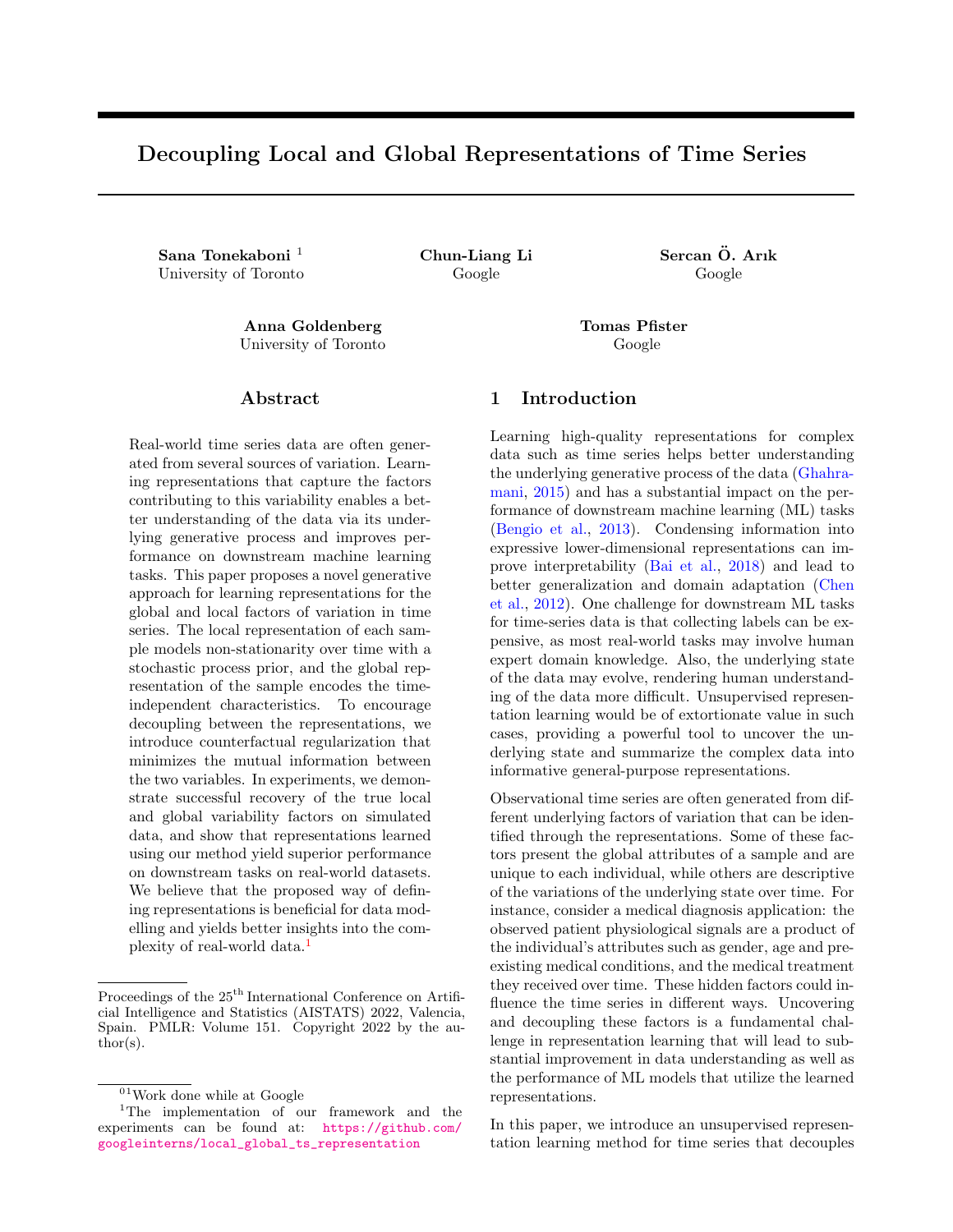Figure 2: Graphical model of the generative process. Each window of time seriesX $_t$  is generated from the global representation of the sample $\mathfrak{g}_q$  and the local representation of the window  $z_t$ . The sample X is composed of the series of consecutive windows $_{t}$ , and the pset of all local representation $Z_1 = [z_0; z_1; \ldots; z_t]$ are sampled from a Gaussian Process prior.

tions:

- 1. The conditional likelihood distribution of the time series sampl $\varphi$ (X jZ $_1$ ; z $_9$ ) conditioned on the local and global representations. We approximate this using a Decoder model (Dec( $Z_1$ ;  $z_g$ )).
- 2. The posterior over the local representations  $q(Z_1;X)$ . We approximate this using the Local Encoder (Enc<sub>l</sub>(X )). This encoder slices the time series into consecutive windows and approximates the joint distribution of all the local representations over time.
- 3. The posterior distribution of the global representations  $q(z_q)X$ ). The Global Encoder  $(Enc<sub>q</sub>(X))$  approximates the parameters of this conditional distribution. The encoder can input the entire time series, or any part of it, for estimating the global representations. This is particularly useful in the presence of missing data and allows using the part of the signal with fewer missing observations. To ensure robustness and to encourage the global representation to be constant throughout a sample, the encoder is trained on random sub-windows of the sample.

The local representation should model the temporal behaviour and the underlying time-varying states. The local encoder learns the representation of consecutive windows independently; however, we cannot assume that these representations are i:d. Casale et al. (2018) show that for video data, by accounting for temporal covariance between the representations, we can learn more general and informative encodings. Similar to ideas presented in Casale et al. (2018) and Fortuin

et al. (2020), we impose the temporal dependencies between the local representations using a prior sampled from a Gaussian Process (GP). GP is a non-parametric Bayesian method well-suited for modelling temporal data that helps with robust modelling even in the presence of uncertainty (Roberts et al., 2013). We model each dimension of the local representations (indexed by  $i \, 2 \, d_i$ ) independently over time, using unique GPs with di erent kernel functions. The intuition behind this choice is to decompose the latent representations into dimensions with unique temporal behaviours that are characterized by the covariance structure. E.g., a dimension with a periodic kernel can model the seasonality of the underlying state of the signal. This is an important property since the local representations should model the non-stationarity in the samples. The local encoderEnc<sub>l</sub>(X) approximates the posterior of each dimension using a multivariate Gaussian distribution as shown in Eq. 1.

$$
q(Z_{0:T;j} jX) = N(Z_{0:T;j}; j; j)
$$
 (1)

Following Fortuin et al. (2020), the precision matrix of the covariance  $\frac{1}{1}$ , is parameterized as a product of bi-diagonal matrices (Eq. 2), where B<sub>j</sub> is an upper triangular band matrix that guarantees positive de nitiveness and symmetry in  $\int_1^1$ . With this sparse estimation of the precision matrix, sampling from the posterior becomes more ecient (Mallik, 2001) and the estimated covariance can still be dense and model long-range dependencies in time.

$$
i_{j}^{1} = B_{j}^{T} B_{j}; f B_{j} g_{tt^{0}} = \begin{cases} i_{tt^{0}} & \text{if } t^{0} 2 f t; t + 1 g; \\ 0; & \text{otherwise.} \end{cases}
$$
 (2)

With the parametric approximations for the distributions, we can use theELBO objective in Eq. 3 to train the models.

<sup>L</sup> <sup>=</sup> EZ <sup>l</sup> ; z<sup>g</sup> [log(p(X jZ <sup>l</sup> ; zg))] + [DKL (q(Z <sup>l</sup> jX )kp(Z <sup>l</sup>)) + DKL (q(zgjX )kp(zg))] (3)

The log-likelihood term ensures the generated signals are realistic, and the  $D_{KL}$  divergence terms minimize the distance between the estimated distributions and their priors. As mentioned, the prior over the global representations  $p(z_0)$  is assumed to be a standard Gaussian  $(N(0, 1))$  and the prior over the local representations  $p(Z_1)$  is a zero-mean GP prior de ned over time  $(GP(0; k_j(t; t^0)))$ . We assume di erent kernel functions and parameters (i.e. the length scale) for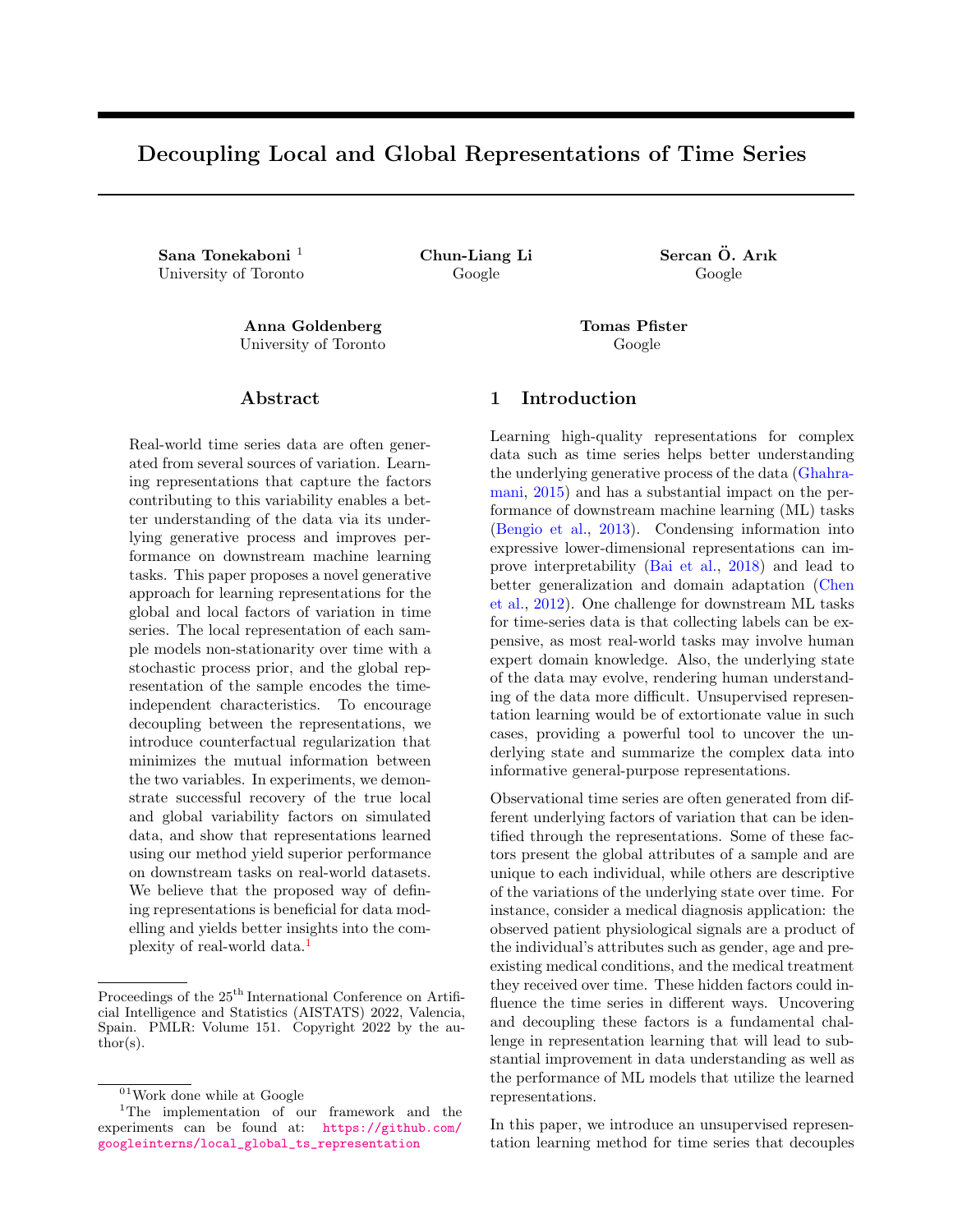dierent dimensions of the latent representations to model various dynamics at multiple time scales. Our framework is compatible with many kernel structures, including but not limited to RBF, Cauchy, and periodic. A list of kernel functions used in our experiments is presented in the Appendix 6.2. Note, the negative log-likelihood is only estimated for the observed measurements to account for the missing values.

Eq. 3, however, does not guarantee all the properties that we expect from the representations. Nothing would prevent all information to 
ow through the local  $rep$ resentation $Z_{\perp}$ , which has a higher encoding capacity. This means that the model can easily converge to a solution where all information about the global behaviour of the signal is encoded in the local representations. As a result,  $z_q$  would become random noise ignored by the decoder and the local representation would no longer represent underlying states, independent of sample variabilities. To address this, we introduce the counterfactual regularization term of the loss, described in the next section.

#### 3.3 Counterfactual Regularization

The issue of information 
owing through one set of representations can be prevented if we have labels available for the global sources of variations (Reed et al., 2015; Klys et al., 2018). However, in practice, they are rarely available, and the underlying factors are often unknown. We propose a counterfactual regularization, encouraging  $z<sub>a</sub>$  to be informative and the global behaviours to be only encoded in the global representation. This means that variation in the local representation should not change the global identity of the time series and vice versa. For each sampl& <sup>(i)</sup> during training, we generate a counterfactual sample X with the local representation of X<sup>(i)</sup> (Z<sub>1</sub> = Z<sub>1</sub><sup>(i)</sup> l ), and a random global representations sampled from the prior  $(z_0 \ p(z_0))$ , as explained in Fig. 3.

Ideally, this generated counterfactual sample X would have no signs of the global properties o $X^{(i)}$ . If the two representations are independent, $Z_1^{(i)}$  $\int_{1}^{(1)}$  should not contain any information about  $z_{g}^{(i)}$ ; therefore,  $z_{g}^{(i)}$ should have low likelihood under the estimated posterior distribution of the global representations, conditioned on the counterfactual sampleq( $z<sub>0</sub>$ jX ). Using the global encoder, we estimate this posterior distribution ( $Enc_{g}(X)$ ) and encourage the likelihood ratio for  $z_g$  to  $z_g$  to be low. Our proposed regularization term is as follows:

$$
L_{reg} = E_{z_g; Z_1} \frac{q(z_g; X)}{q(z_g; X)};
$$
 (4)

Figure 3: The counterfactual sampleX generation process for the regularization term.

As a result, the nal objective becomes:

<sup>L</sup> <sup>=</sup> EZ <sup>l</sup> ; z<sup>g</sup> [log(p(X jZ <sup>l</sup> ; zg))] + [DKL (q(Z <sup>l</sup> jX )kp(Z <sup>l</sup>)) + DKL (q(zgjX )kN (0; 1)))] + Lreg : (5)

Counterfactual regularization and disentanglement. An essential role of counterfactual regularization is encouraging independence implicitly. One way to achieve independence between global and local variables is through minimizing the mutual information  $I(z_{q}; Z_{\perp})$  between the two variables. Following Moyer et al. (2018), the mutual information between the two sets of representations can be decomposed as:

$$
I(z_g; Z_1) = I(z_g; X) - I(z_g; X |Z_1)
$$
  
= I(z\_g; X) + H(z\_g; X) - H(z\_g; Z\_1)  
= I(z\_g; X) + H(z\_g; X) + E\_{z\_g; Z\_1} log p(z\_g; Z\_1):  
(6)

The rst two terms measure the information captured by the global representation  $z<sub>a</sub>$ , which is also considered in the variational autoencoder objective (Eq. 3). Minimizing  $I(z_q; Z_1)$  can therefore be done by minimizing  $\mathsf{E}_{\mathsf{z}_\mathsf{g}; \mathsf{Z}_\mathsf{I}}$  logp( $\mathsf{z}_\mathsf{g}$ jZ<sub>1</sub>). As we do not have access to the distribution  $p(z_{q} | Z_{1})$ , existing works (Cheng et al., 2020) use an additional network to construct the variational approximation. Instead of introducing an additional network to approximate  $p(z_0|Z_1)$ , which increases training complexity and computation time, we reuse the global encoder for counterfactual regularization for this approximation as follows. Since  $z_g$  is sampled from the prior distribution independent of Z<sub>1</sub>, then q(zgjZ <sup>l</sup>) = q(zgjZ <sup>l</sup> ; z<sup>g</sup> ) ' q(zgjX ) if the decoder Z<sub>1</sub>; z<sub>g</sub>! X preserves the information. This implies that minimizing (4) implicitly minimizes  $I(z_0; Z_1)$  and encourages decoupling between the representations.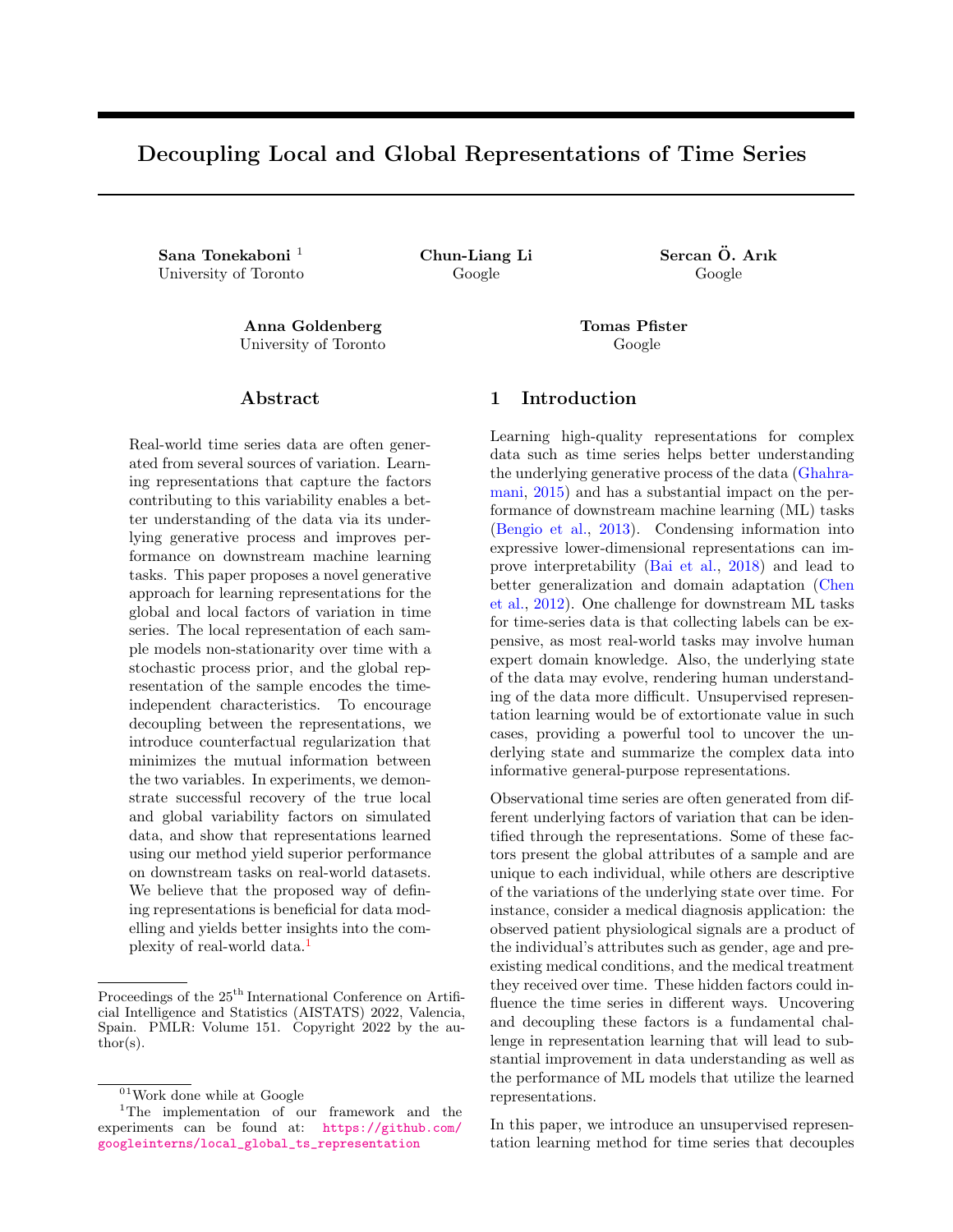# 4 Experiments

Evaluating unsupervised representation learning is challenging due to the lack of well-dened labels for the underlying representations and factors of variation. However, the representations' generalizability and informativeness can be assessed on di erent downstream tasks. We present a number of experiments to evaluate the performance of our method in comparison to the following benchmarks: (i) Variational Auto Encoder (VAE) as a standard unsupervised representation learning framework, (ii) GP-VAE (Fortuin et al., 2020), (iii) C-DSVAE (Bai et al., 2021), which separates dynamic and static representations<sup>2</sup>, and (iv) a model trained supervised for the task.

All baselines are trained to learn representations for consecutive windows in the time series sample. For consistency and to allow comparison of performance results, the encoder and decoder architectures of different baselines are kept the same. One of the benets of decoupling local and global representations is that we can condense the representation into fewer dimensions, especially since the global representation is unique throughout the sample. We have chosen different encoding sizes for our baselines to re
ect this advantage better. The performance of all models is compared across multiple evaluation tests using two dierent time series datatset:

- 1. Physionet ICU Dataset (Goldberger et al., 2000): A medical time-series dataset of records from 12,000 adult ICU stays in the Intensive Care Unit. The temporal measurements consist of physiological signals and dierent lab measurements. For each recording, there are general descriptors of the patient (age, type of ICU admission, etc. ) as well as labels indicating in-hospital mortality. We use such descriptors as approximates for the global properties of the signals.
- 2. UCI Beijing Multi-site Air Quality Dataset (Zhang et al., 2017): This dataset includes hourly measurements of multiple air pollutants from 12 nationallycontrolled monitoring sites, collected over four years. The measurements are also matched with meteorological data from the nearest weather station. We partition the data such that each time series sample is the pollutant reading for parts of a particular month of the year.

To fully demonstrate the capability of our method, we focus on time series data with non-stationarity. Unlike most classication tasks where the time series is windowed to represent samples of di erent classes, here we are interested in long time series where the behaviour of the signals might change over time. More information on the experiment datasets, cohort selection and processing, are provided in the Appendix 6.1.

## 4.1 Improving Downstream Prediction Tasks

General representations should capture the important information in the data and can therefore be leveraged for downstream prediction tasks by training simple predictors on them. This approach is commonly used for evaluating the quality of representations (Oord et al., 2018; Franceschi et al., 2019; Fortuin et al., 2020). For the Physionet dataset, we consider the mortality prediction task. As a supervised baseline, we train an end-to-end model that directly uses the time series measurements to predict the risk of in-hospital mortality. For all other baselines, a simple Recurrent Neural Network (RNN) is trained to predict the risk using the representations over time. For the Air Quality dataset, the de ned task is to estimate the average daily rain. Similarly, a simple RNN model is used for training this predictor using the representations. For our approach and C-DSVAE where the global and local representations are encoded separately, the global representations are concatenated with the output of the RNN model to estimate the downstream task. Appendix 6.2 provides more details on the architecture of the models used in our experiments.

Table 1 shows the performance of all models on the prediction tasks. For better comparison, we have baselines with di erent representation dimensionality. The results show that our method outperforms others for the ICU mortality prediction task, with even fewer representation dimensions, and comes second to C-DSVAE for daily rain estimation. For Physionet, we even perform closely to a fully-supervised model. GP-VAE performs better than the regular VAE, as it properly models the correlation between representations of samples over time. As we increase the dimensionality of the representations, this model improves albeit with higher complexity and less interpretability in the encodings. By decoupling the representations, our method achieves superior performance with smaller dimensionality. Lastly, we demonstrate that the counterfactual regularization substantially improves the performance of our method (as shown by the performance results of our method with no regularization).

 $2$ The implementation of this method for time series data doesn't have the augmentations proposed for video setting because such transformations (cropping, color distortion, etc.) are not de ned for time series.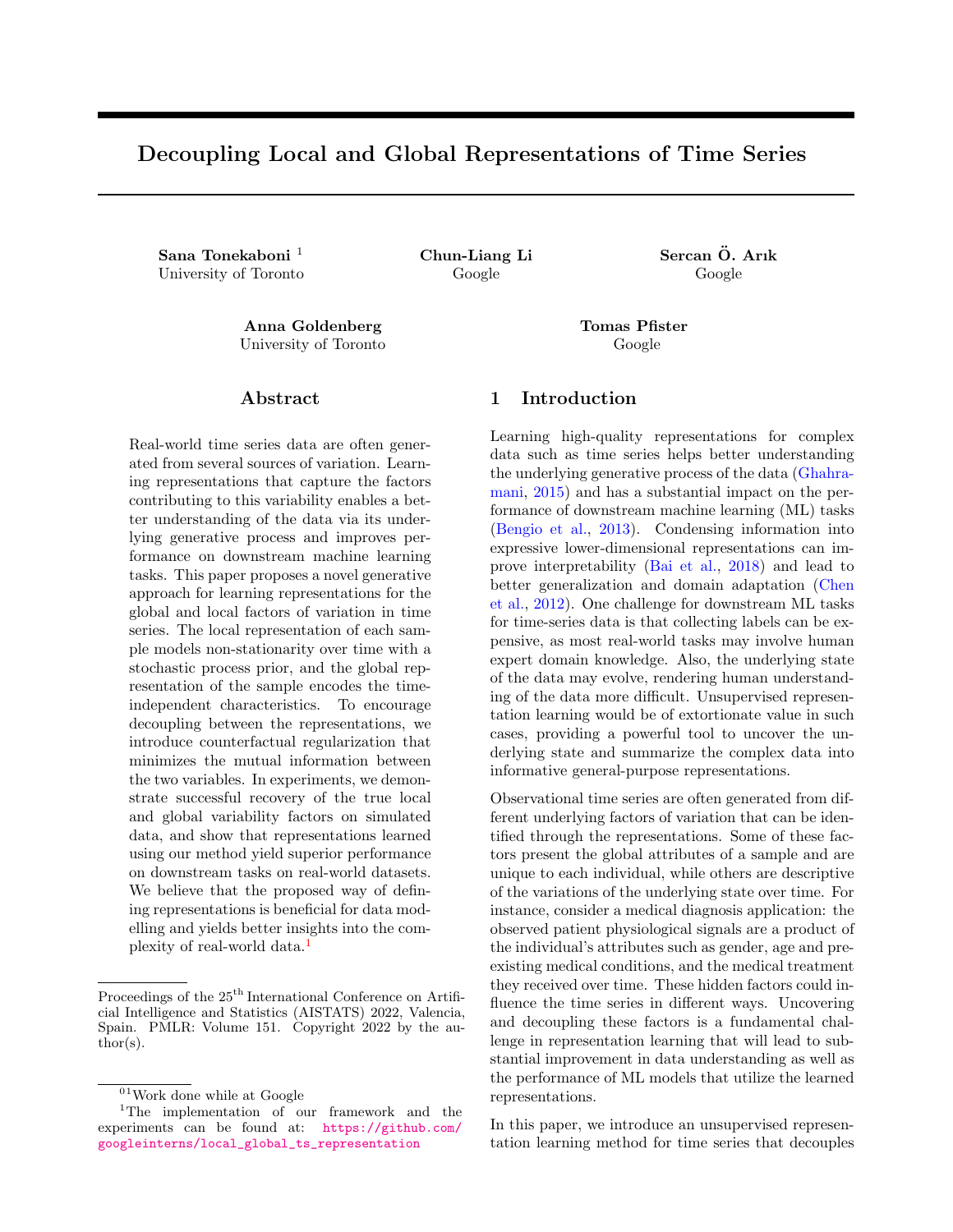Tonekaboni, Li, Ar k , Goldenberg, P ster

|                      |                   |            | <b>ICU Mortality Prediction</b> |       |              | Average Daily Rain Estimation |                     |       |  |
|----------------------|-------------------|------------|---------------------------------|-------|--------------|-------------------------------|---------------------|-------|--|
| Model                | <b>Dimensions</b> |            | <b>AUPRC</b>                    |       | <b>AUROC</b> |                               | Mean Absolute Error |       |  |
| Our method           | 8                 | steps $+8$ | 0.365                           | 0.092 | 0.752        | 0.011                         | 1.824               | 0.001 |  |
| Our method - no reg. | 8                 | steps $+8$ | 0.238                           | 0.026 | 0.672        | 0.010                         | 1.825               | 0.001 |  |
| GP-VAE               | 8                 | steps      | 0.266                           | 0.034 | 0.662        | 0.036                         | 1.824               | 0.001 |  |
| GP-VAE               | 16                | steps      | 0.282                           | 0.086 | 0.699        | 0.018                         | 1.826               | 0.001 |  |
| VAE.                 | 8                 | steps      | 0.157                           | 0.053 | 0.564        | 0.044                         | 1.831               | 0.005 |  |
| <b>VAE</b>           | 16                | steps      | 0.118                           | 0.001 | 0.491        | 0.037                         | 1.840               | 0.012 |  |
| C-DSVAE              | 8                 | steps $+8$ | 0.158                           | 0.005 | 0.565        | 0.007                         | 1.806               | 0.012 |  |
| Supervised           | NA                |            | 0.446                           | 0.036 | 0.802        | 0.043                         | 0.079               | 0.001 |  |

Table 1: Performance of dierent representation learning methods on downstream predictive tasks.

|                      |            | Air Quality |      | Physionet |      |
|----------------------|------------|-------------|------|-----------|------|
| Model                | Dimensions | Accuracy    |      | Accuracy  |      |
| Our method           | 8          | 57.93       | 3.53 | 46.98     | 3.04 |
| Our method - no reg. | 8          | 38.35       | 2.67 | 32.54     | 0.00 |
| GP-VAE               | 8          | 36.73       | 1.40 | 42.47     | 2.02 |
| GP-VAE               | 16         | 33.57       | 1.50 | 44.67     | 0.50 |
| VAE.                 | 8          | 27.17       | 0.03 | 34.71     | 0.23 |
| VAE.                 | 16         | 31.20       | 0.33 | 35.92     | 0.38 |
| C-DSVAE              | 8          | 47.07       | 1.20 | 32.54     | 0.00 |
| Supervised           | ΝA         | 62.43       | 0.54 | 62.00     | 2.10 |

Table 2: Performance of di erent representation learning methods on identifying similar subgroups of data.

## 4.2 Subgroup Identi cation

In many cases, we are interested in identifying or clustering samples with similar global properties invariant to other factors that can in
uence the time series trajectory. The global representations provide the information that allows us to identify such subgroups of the data. This is an important application, and as an example of the bene ts, earlier work shows that in many applications, performing cluster-speci c modelling or prediction can improve the overall performance of ML models (Giordano et al., 2019; Bouveyron and Jacques, 2011). This experiment evaluates how well our global representations identify clusters of similar samples. For the Physionet dataset, we choose the ICU unit type as a proxy label for identifying sub groups because patients that are admitted to these different units have some underlying similarities. For the Air Quality dataset, we are interested in identifying the month of the year that each recording belongs to.

We use a simple MLP classi er to predict the subgroup of each sample using the learned representations. Our method and C-DSVAE de ne global representations separately, and that is what we use for the training.

Figure 4: t-SNE visualization of the representations of the Air Quality dataset. Each data point is the global representation of a time series sample and the color indicates the month of year of that measurement.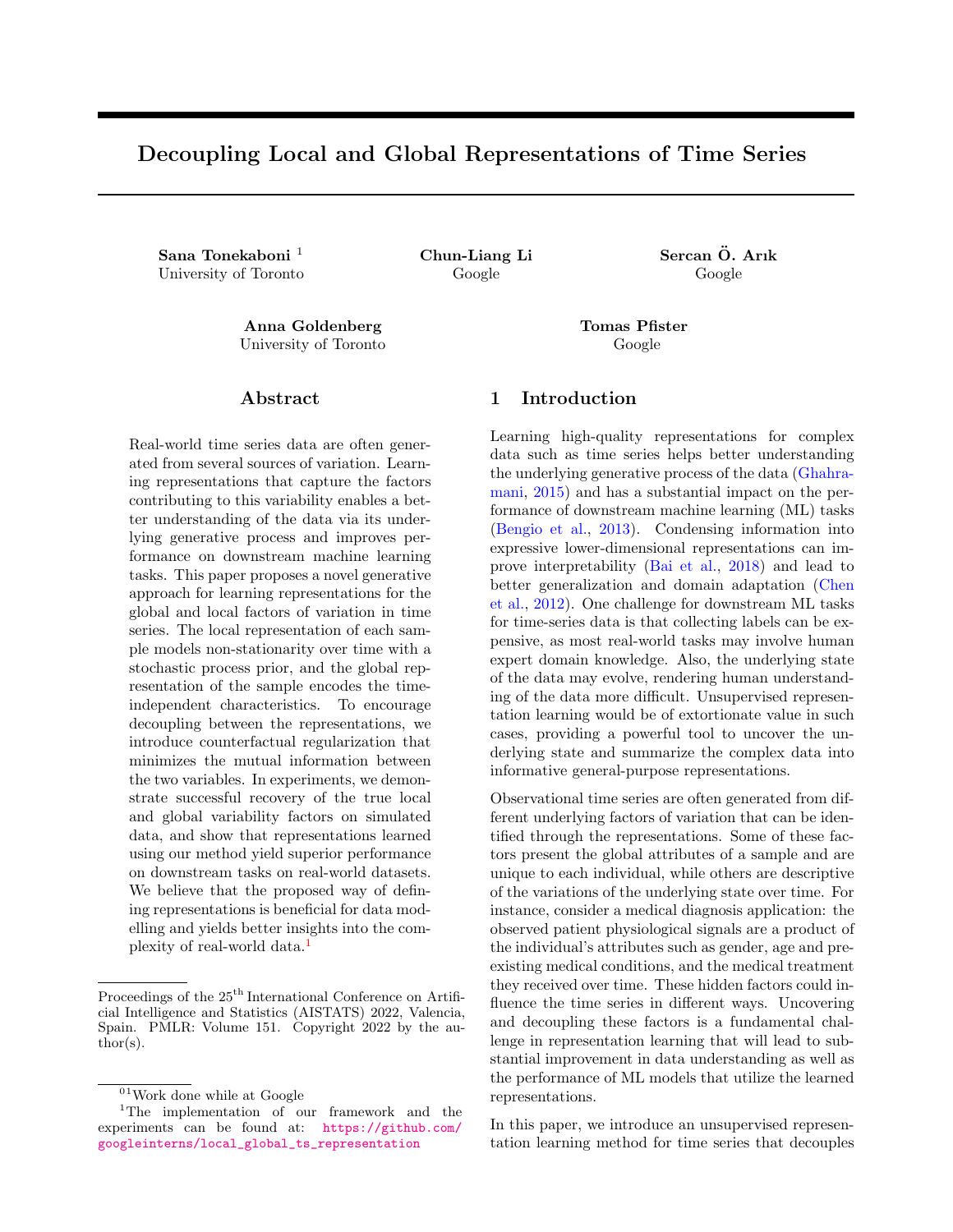Decoupling Local and Global Representations of Time Series

|                      |    |                   | Air Quality |       | Physionet  |       |             |       |       |       |
|----------------------|----|-------------------|-------------|-------|------------|-------|-------------|-------|-------|-------|
| Model                |    | <b>Dimensions</b> | <b>NLL</b>  |       | <b>MSE</b> |       | <b>NLL</b>  |       | MSE   |       |
| Our method           | 8  | steps+8           | 1.445       | 0.052 | 0.609      | 0.040 | 0.026 2.609 | 0.032 | 1.183 | 0.016 |
| Our method - no reg. | 8  | steps+8           | 3.866       | 0.344 | 0.906      |       | 3.250       | 0.145 | 1.323 | 0.048 |
| GP-VAE               | 8  | steps             | 1.908       | 0.114 | 0.743      | 0.048 | 2.626       | 0.063 | 1.197 | 0.031 |
| GP-VAE               | 16 | steps             | 3.080       | 0.281 | 0.941      | 0.065 | 2.833       | 0.069 | 1.295 | 0.035 |

Table 3: Performance of di erent representation learning methods used for time series forecasting.

For the other baselines, we randomly select the representation of one window for this task as the representations encode both the local and global properties of the sample. Table 2 summarizes the classi cation performance of all baselines. Our results support the claim that the global representations capture the global characteristics of each sample. We can therefore identify samples with similar characteristics better than other baselines by only using these representations regardless of the changes over time. Fig. 4 also shows the 2 dimensional projection of the global representations of the Air Quality dataset, learned using our method. We can observe the clear distinction between the global properties of measurements from the warmer months of the year and the ones around winter and fall. Even within these categories, the representations seem to cluster the months together.

## 4.3 More Accurate Forecasting

Forecasting high-dimensional time series is another important application in many domains, like retail and nance. Prior works observe that exploiting global patterns and coupling them with local calibration help prediction performance on many datasets (Sen et al., 2019). Our proposed method, designed in a similar vein for representation learning, can therefore be well-suited to improve forecasting performance. More importantly, since we model the local representations over time using a GP, the conditional distribution over the future local representations can be estimated by conditioning over the observed historical representations (Williams and Rasmussen, 2006); As shown in Eq. 7. Here,  $Z_1$  represent the local representations, and t corresponds to the time steps in the future.

$$
Z_{1} | Z_{1}; t; t \quad N \quad ( (Z_{1}); Cov(Z_{1}))
$$
  
\n
$$
Cov(Z_{1}) = K(Z_{1}; Z_{1}) \quad K(Z_{1}; Z_{1}) K(Z_{1}; Z_{1}) \quad K(Z_{1}; Z_{1})
$$
  
\n
$$
(Z_{1}) = K(Z_{1}; Z_{1}) K(Z_{1}; Z_{1}) \quad {}^{1}Z_{1}
$$
  
\n
$$
(7)
$$

We evaluate the performance of our method and the GP-VAE baselines for the time series forecasting, as shown by the results in Table 3. The objective is

to predict two windows, equivalent to 28 observations or 2-days measurements for the Air Quality data and eight measurements in Physionet, using the full history of the signal. While deep learning models are prone to over tting with increasing forecast horizon especially in non-stationary settings, our probabilistic method achieves good performance in such scenarios by estimating the expected trajectory of the signal using predictions for future local representations. Additional plots showing the forecasting performance are provided in the Appendix 6.3.

#### 4.4 Learning Disentangled Representations

Many applications require generative models that are capable of synthesizing new instances where certain key factors of variation are held constant and other varied (Mathieu et al., 2016). For example, in medical diagnosis, one may wish to model a treatment trajectory on di erent individuals. Decoupling the global representations from local variations enables such control over the generative process. We have curated a simulated dataset to test this functionality as the evaluation of generated counterfactual samples is dif cult on real-world data without the knowledge of the ground truth. This dataset consists of time series samples composed of seasonality, trend, and noise. There are four types of signals in the dataset, with two global classes that determine the trend and intercept and two local classes that determine the seasonal component's frequency. More information on this dataset is provided in the Appendix 6.1.

Using our approach, we learn one-dimensional local and global representations for each sample. We then generate new samples, controlling the local or global behaviours, and observe the eect of changes on the generated time-series. Fig. 5 shows an example of this experiment. On the top left, we show a sample from the dataset. Over the multiple rows, we generate samples by gradually changing the global representation while keeping the local behaviour the same. We see that this changes the trend and intercept of the signal while maintaining the frequency. This is expected given our knowledge of the generative process of this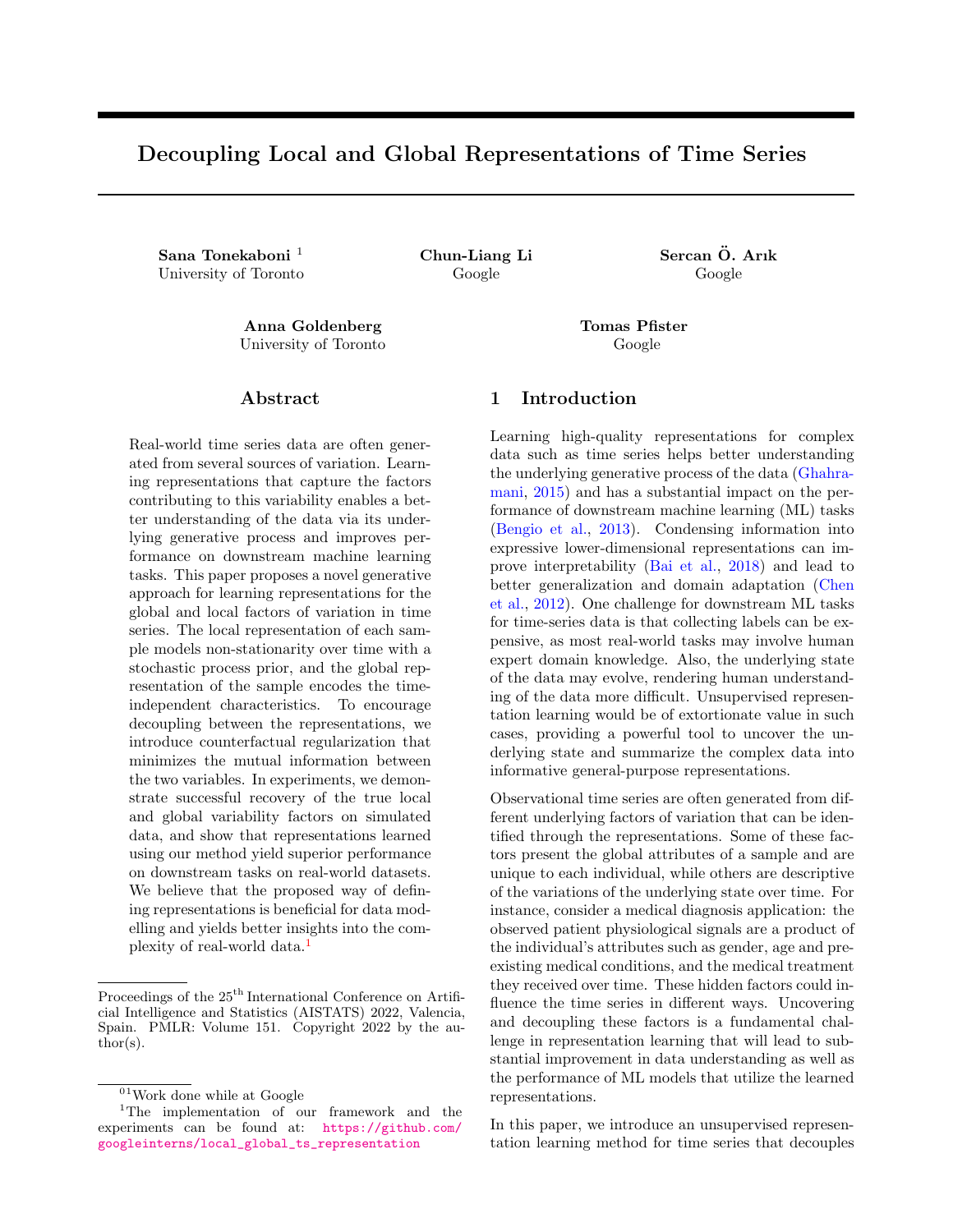Figure 5: Examples of counterfactual signal generation in simulated dataset. The top left plot shows the original time-series in orange. Each row shows generated samples with the same underlying local representations as the original signal, with variable  $z_g$ . Each column represent di erent Z<sub>1</sub> for the di erent  $z_g$  values.

data. Then, we keepz $_g$  constant for each sample and generate samples by changing the local representation in the second column. The change in local representations manifests as a change in the frequency, con rming our hypothesis. Note that some of the samples generated (Fig. 5 middle row) are the ones never seen by the model, but still, their properties are correctly inferred. This experiment shows that we can learn the true underlying factors of data and shows that our generative approach can synthesize realistic samples by changing certain underlying factors of variation.

## 5 Conclusion

This paper introduces a generative approach for learning global and local representations for time series. We demonstrate the bene ts of decoupling these representations for improving downstream performance, e ciency and a better understanding of the underlying generative factors of the data. Decoupling the underlying factors of variation in time series brings us one step closer to a better understanding of the generative process of complex temporal data. As a future direction, we would like to investigate how to associate the representation with concrete notions in the data space for improved interpretability and explore potential applications of counterfactual generation in real-world data.

# References

- Bai, J., Wang, W., and Gomes, C. P. (2021). Contrastively disentangled sequential variational autoencoder. NeurIPS, 34.
- Bai, T., Zhang, S., Egleston, B. L., and Vucetic, S. (2018). Interpretable representation learning for healthcare via capturing disease progression through time. In KDD .
- Bengio, Y., Courville, A., and Vincent, P. (2013). Representation learning: A review and new perspectives. PAMI , 35(8):1798{1828.
- Bengio, Y. and LeCun, Y. (2007). Scaling learning algorithms towards AI. In Large Scale Kernel Machines. MIT Press.
- Bouveyron, C. and Jacques, J. (2011). Model-based clustering of time series in group-speci c functional subspaces.Advances in Data Analysis and Classi cation, 5(4):281{300.
- Casale, F. P., Dalca, A. V., Saglietti, L., Listgarten, J., and Fusi, N. (2018). Gaussian process prior variational autoencoders. InNeurIPS.
- Chen, M., Xu, Z., Weinberger, K. Q., and Sha, F. (2012). Marginalized denoising autoencoders for domain adaptation. In ICML .
- Chen, X., Duan, Y., Houthooft, R., Schulman, J., Sutskever, I., and Abbeel, P. (2016). Infogan: Interpretable representation learning by information maximizing generative adversarial nets. InNIPS, pages 2180{2188.
- Cheng, P., Hao, W., Dai, S., Liu, J., Gan, Z., and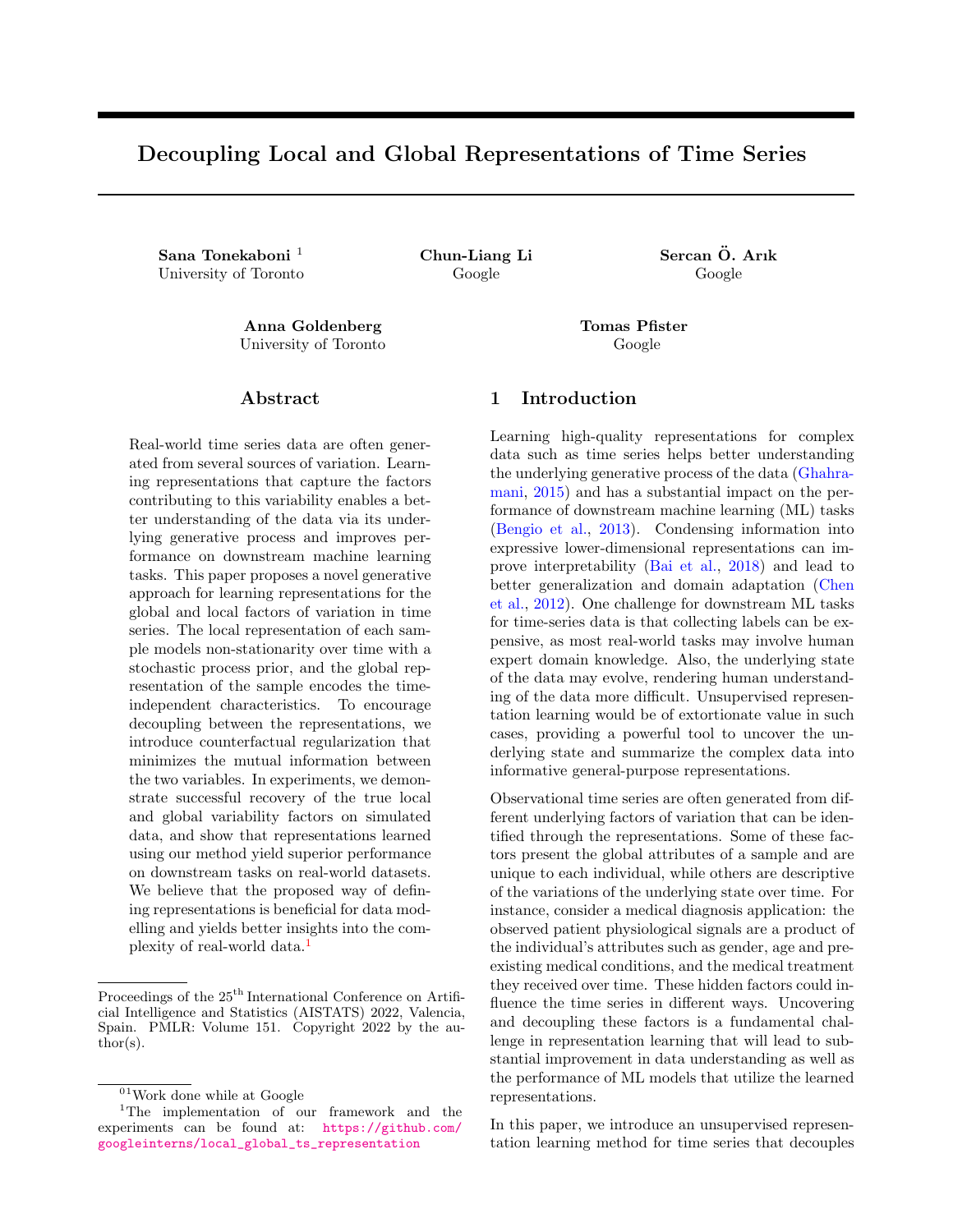Carin, L. (2020). Club: A contrastive log-ratio upper bound of mutual information. In ICML .

- Chorowski, J., Weiss, R. J., Bengio, S., and van den Oord, A. (2019). Unsupervised speech representation learning using wavenet autoencoders. IEEE Trans audio, speech, and language processing, 27(12):2041{2053.
- Dezfouli, A., Ashtiani, H., Ghattas, O., Nock, R., Dayan, P., and Ong, C. S. (2019). Disentangled behavioral representations. InNeurIPS.
- Fortuin, V., Baranchuk, D., Ratsch, G., and Mandt, S. (2020). Gp-vae: Deep probabilistic time series imputation. In AISTATS .
- Fortuin, V., Huser, M., Locatello, F., Strathmann, H., and Ratsch, G. (2018). Som-vae: Interpretable discrete representation learning on time series. In ICLR .
- Franceschi, J.-Y., Dieuleveut, A., and Jaggi, M. (2019). Unsupervised scalable representation learning for multivariate time series. NeurIPS.
- Ghahramani, Z. (2015). Probabilistic machine learning and arti cial intelligence. Nature, 521(7553):452{ 459.
- Giordano, G., Haberman, S., and Russolillo, M. (2019). Coherent modeling of mortality patterns for age-specic subgroups.Decisions in Economics and Finance, 42(1):189{204.
- Goldberger, A. L., Amaral, L. A., Glass, L., Hausdor, J. M., Ivanov, P. C., Mark, R. G., Mietus, J. E., Moody, G. B., Peng, C.-K., and Stanley, H. E. (2000). Physiobank, physiotoolkit, and physionet: components of a new research resource for complex physiologic signals.Circulation , 101(23):e215{e220.
- Hsu, W.-N., Zhang, Y., and Glass, J. (2017). Unsupervised learning of disentangled and interpretable representations from sequential data.arXiv preprint arXiv:1709.07902.
- Hyvarinen, A. and Morioka, H. (2016). Unsupervised feature extraction by time-contrastive learning and nonlinear ica. NIPS.
- Hyvarinen, A., Sasaki, H., and Turner, R. (2019). Nonlinear ica using auxiliary variables and generalized contrastive learning. In AISTATS .
- Johnson, A. E., Dunkley, N., Mayaud, L., Tsanas, A., Kramer, A. A., and Cliord, G. D. (2012). Patient speci c predictions in the intensive care unit using a bayesian ensemble. InComputing in Cardiology (CinC), 2012, pages 249{252. IEEE.
- Kim, H. and Mnih, A. (2018). Disentangling by factorising. In ICML .
- Klys, J., Snell, J., and Zemel, R. (2018). Learning latent subspaces in variational autoencoders arXiv preprint arXiv:1812.06190.
- Kumar, A., Sattigeri, P., and Balakrishnan, A. (2018). Variational inference of disentangled latent concepts from unlabeled observations. InICLR .
- Langkvist, M., Karlsson, L., and Lout, A. (2014). A review of unsupervised feature learning and deep learning for time-series modeling. Pattern Recognition Letters, 42:11{24.
- Lei, Q., Yi, J., Vaculin, R., Wu, L., and Dhillon, I. S. (2019). Similarity preserving representation learning for time series clustering. InIJCAI , volume 19, pages 2845{2851.
- Ma, Q., Zheng, J., Li, S., and Cottrell, G. W. (2019). Learning representations for time series clustering. NeurIPS.
- Ma, X., Kong, X., Zhang, S., and Hovy, E. H. (2020). Decoupling global and local representations via invertible generative 
ows. In ICLR .
- Mallik, R. K. (2001). The inverse of a tridiagonal matrix. Linear Algebra and its Applications, 325(1- 3):109{139.
- Mathieu, M. F., Zhao, J. J., Zhao, J., Ramesh, A., Sprechmann, P., and LeCun, Y. (2016). Disentangling factors of variation in deep representation using adversarial training. NIPS.
- Moyer, D., Gao, S., Brekelmans, R., Galstyan, A., and Ver Steeg, G. (2018). Invariant representations without adversarial training. NIPS, 31:9084{9093.
- Nguyen, N. and Quanz, B. (2021). Temporal latent auto-encoder: A method for probabilistic multivariate time series forecasting. In Proceedings of the AAAI Conference on Articial Intelligence , volume 35, pages 9117{9125.
- Oord, A. v. d., Li, Y., and Vinyals, O. (2018). Representation learning with contrastive predictive coding. arXiv preprint arXiv:1807.03748.
- Reed, S. E., Zhang, Y., Zhang, Y., and Lee, H. (2015). Deep visual analogy-making.NIPS.
- Roberts, S., Osborne, M., Ebden, M., Reece, S., Gibson, N., and Aigrain, S. (2013). Gaussian processes for time-series modelling. Philosophical Transactions of the Royal Society A: Mathematical, Physical and Engineering Sciences 371(1984): 20110550.
- Schulam, P. and Saria, S. (2015). A framework for individualizing predictions of disease trajectories by exploiting multi-resolution structure. NIPS.
- Sen, R., Yu, H.-F., and Dhillon, I. (2019). Think globally, act locally: A deep neural network approach to high-dimensional time series forecasting. arXiv preprint arXiv:1905.03806.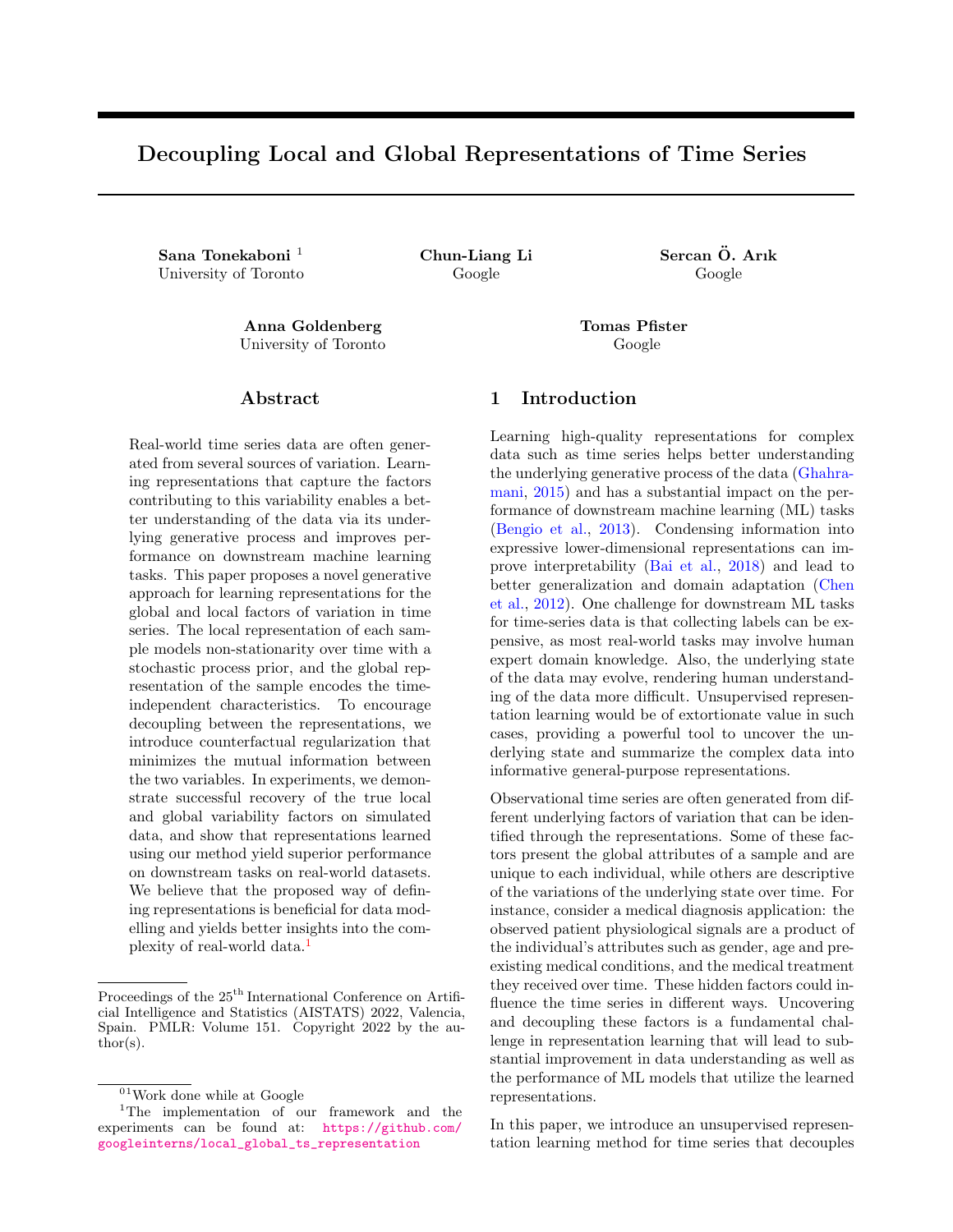- Tenenbaum, J. B. and Freeman, W. T. (2000). Separating style and content with bilinear models. Neural computation, 12(6):1247{1283.
- Tonekaboni, S., Eytan, D., and Goldenberg, A. (2020). Unsupervised representation learning for time series with temporal neighborhood coding. In ICLR .
- Wang, Y., Smola, A., Maddix, D., Gasthaus, J., Foster, D., and Januschowski, T. (2019). Deep factors for forecasting. In International conference on machine learning, pages 6607{6617. PMLR.
- Williams, C. K. and Rasmussen, C. E. (2006).Gaussian processes for machine learning volume 2. MIT press Cambridge, MA.
- Yang, J., Reed, S. E., Yang, M.-H., and Lee, H. (2015). Weakly-supervised disentangling with recurrent transformations for 3d view synthesis. In NIPS.
- Yang, Q. and Wu, X. (2006). 10 challenging problems in data mining research. International Journal of Information Technology & Decision Making, 5(04):597{604.
- Yingzhen, L. and Mandt, S. (2018). Disentangled sequential autoencoder. In International Conference on Machine Learning, pages 5670{5679. PMLR.
- Yuan, Y., Xun, G., Suo, Q., Jia, K., and Zhang, A. (2019). Wave2vec: Deep representation learning for clinical temporal data. Neurocomputing, 324:31{42.
- Zhang, S., Guo, B., Dong, A., He, J., Xu, Z., and Chen, S. X. (2017). Cautionary tales on air-quality improvement in beijing. Proceedings of the Royal Society A: Mathematical, Physical and Engineering Sciences, 473(2205):20170457.
- Zhu, Y., Min, M. R., Kadav, A., and Graf, H. P. (2020). S3vae: Self-supervised sequential vae for representation disentanglement and data generation. In Proceedings of the IEEE/CVF Conference on Computer Vision and Pattern Recognition, pages 6538{6547.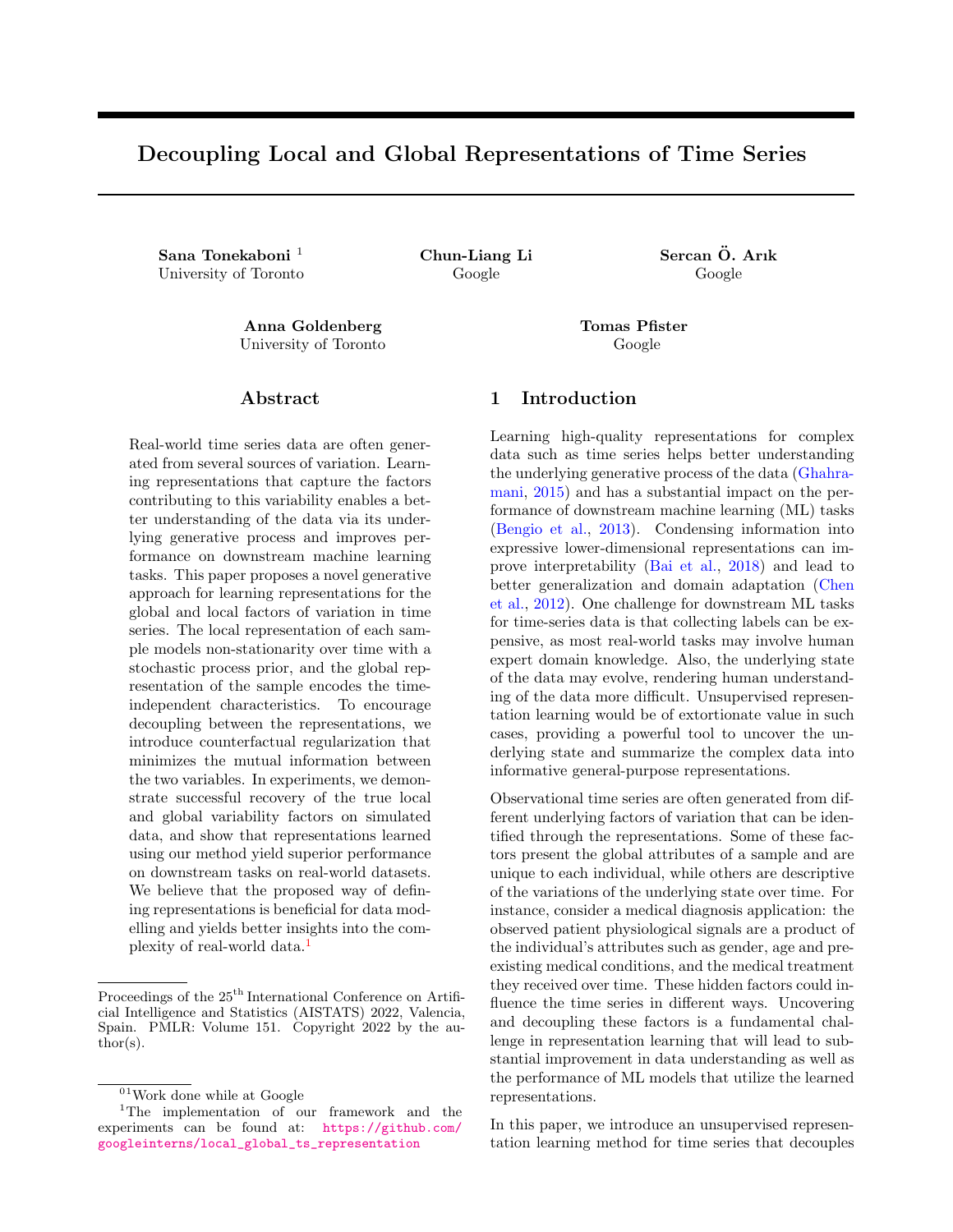# 6 SUPPLEMENTARY MATERIAL

## 6.1 Datasets

This section provides additional details about each of the datasets used in our experiments.

## 6.1.1 Physionet Dataset

This dataset was made available as part of the PhysioNet Computing in Cardiology Challenge 2012<sup>3</sup> with the objective of predicting mortality in ICU patients. The data consists of records from 12,000 ICU stays. All patients were adults who were admitted for a wide variety of reasons to cardiac, medical, surgical, and trauma ICUs. For cohort selection, out of the entire set of features that include multiple lab measurements over time and physiological signals collected at the percent missing observations over the entire dataset. The length of all samples is restricted to be between 40 to 80 measurements. Some of the time series processing steps are borrowed from Johnson et al. (2012) <sup>4</sup> (without any feature extraction for signals).

For all the experiments, we only use the time series measures for training the unsupervised representation learning frameworks, without the static information about each patient. We use the general descriptors as proxy labels for evaluating global representations throughout the experiments.

## 6.1.2 Air Quality Dataset

The Beijing multi-site Air Quality dataset <sup>5</sup> includes hourly air pollutants data from 12 nationallycontrolled air-quality monitoring sites, collected from the Beijing Municipal Environmental Monitoring Center. The meteorological data in each air-quality site are matched with the nearest weather station from the China Meteorological Administration. The time period is from March 1st, 2013, to February 28th, 2017. We create our dataset by dividing this time series into samples from di erent stations and of di erent months of the year. For our experiments, we use the pollutant measurements as our time series, the daily rain amount as a proxy for local behaviour and the station and month of each sample as the global characteristics.

|             | $Z_1 = 1$                     |                    | $Z_1 = 2$           |                  |  |
|-------------|-------------------------------|--------------------|---------------------|------------------|--|
| $z_g = 1$   |                               | $= 0:05$ a = 1:8   |                     | $= 0:05$ a = 0:8 |  |
|             |                               |                    | $c = 1.5$ b = 20    |                  |  |
|             | $c = 1:5$ $b = 40$<br>= 0:5   |                    | $= 0:8$             |                  |  |
| $z_{q} = 2$ |                               | $=$ 0:05 $a = 1:8$ |                     | $= 0.05 a = 0.8$ |  |
|             |                               |                    | $  c = +1:5$ b = 20 |                  |  |
|             | $c = +1$ :5 $b = 40$<br>= 0:5 |                    | $= 0:8$             |                  |  |

Table 4: Parameters of the simulated dataset

## 6.1.3 Simulated Dataset

bedside, we have selected the ones with less than 60 one-dimensional time series and can be decomposed as We have created the simulated dataset to assess the quality of the counterfactual generated samples, as the ground-truth generative process of the data is known to us. The dataset consists of a total of 500 samples, with 100 measurements over time. Each sample is a follows:

$$
X_{(t)} = (t + a\sin(\frac{bt}{2}) + c) +
$$
 (8)

Where N  $(0, 0.1)$  is the Gaussian noise, and the rest of the parameters are determined by the global and local representation class of the sample. There are two possible classes dened for each of the local and global representations, resulting in overall four di erent types of time series samples in the cohort. Table 4 describes the underlying generative process of each sample based on the underlying global and local variable.

## 6.2 Experiment Setup

For reproducibility purposes, the implementation code for all the experiments is made available. We have also provided additional information about each experiment in this section.

## 6.2.1 Training our model

For training our method on all the di erent datasets, we have chosen the list of hyper-parameters, reported in Table 5. The window and the representation sizes are a design choice and depend on the properties of the data The rest of the parameters are selected based on the model performance on the validation set.

## 6.2.2 Downstream task

The downstream task test evaluates the generalizability and usability of the learned representations. All baseline methods learn a representation for each window of time series. In addition to the representations over time, our method learns a single representation

<sup>3</sup> https://physionet.org/content/challenge-2012/ 1.0.0/

<sup>4</sup> https://github.com/alistairewj/challenge2012 5 https://archive.ics.uci.edu/ml/datasets/ Beijing+Multi-Site+Air-Quality+Data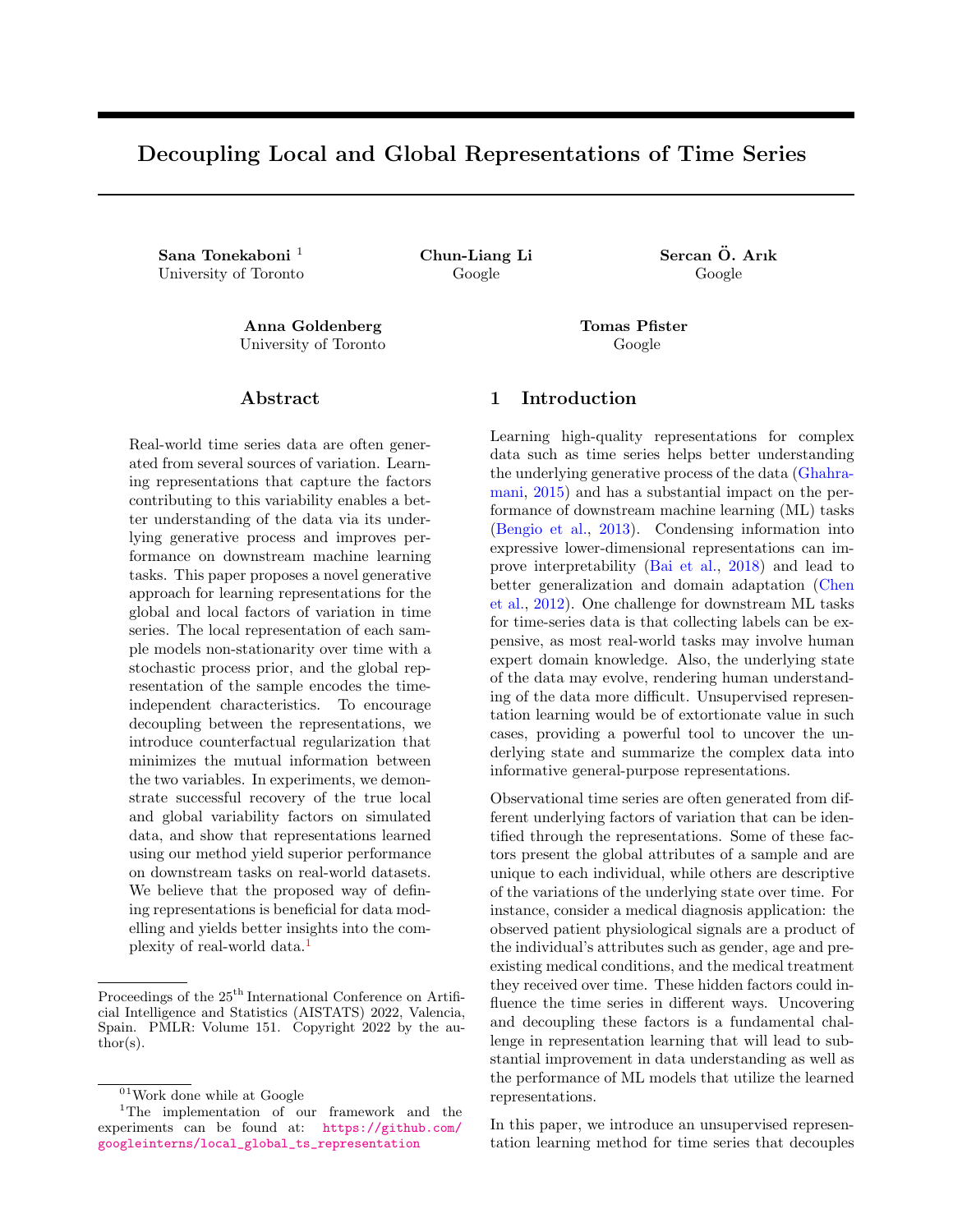| Parameter                                       | Physionet       | <b>Air Quality</b> | Simulation |
|-------------------------------------------------|-----------------|--------------------|------------|
|                                                 | 1.0             | 0.5                | 2.0        |
|                                                 | 0.1             | 0.1                | 0.1        |
| Window size ()                                  | 4               | 24                 | 10         |
| Global representation size $\theta_{q}$ )       | 8               | 8                  |            |
| Local representation size $\phi$ <sub>1</sub> ) | 8               | 8                  |            |
| Optimizer                                       | Adam            | Adam               | Adam       |
| Learning rate                                   | 0.001           | 0.001              | 0.01       |
| <b>Prior Kernels</b>                            | RBF, Cauchy     | RBF, Cauchy        | <b>RBF</b> |
| <b>Prior Kernel scales</b>                      | 2, 1, 0.5, 0.25 | 2, 1, 0.5, 0.25    |            |

Table 5: List of the selected parameters for training our method on dierent dataset

vector for the global variable. For the mortality prediction task, we use a single layer RNN, followed by a fully connected layer to estimate the risk of mortality. To integrate the global representation, our method concatenates the nal hidden state of the RNN with the global representation vector. The designated task for the Air Quality dataset is the prediction of average daily rain. Each local representation encodes a window of 24 samples, equivalent to a day of measurements. A 2-layer MLP uses the local representations concatenated with the global representation to predict this value. A big challenge with the rain prediction is that it is a highly imbalanced regression problem, where on almost 90% of the days, there is no rain, and for the rest, the amount is highly variable. To mitigate this, we use a weighted mean absolute error loss for training, and report the mean squared error as a performance metric to ensure consistency among results.

## 6.2.3 Subgroup classication

For this test, the goal is to identify similar subgroups using the global representations. For baselines where the two representations are not separated, we randomly select one of the local representations over time to use for the prediction. The global properties are expected to be encoded in the same representation vector in these baselines. Using a two layer MLP and the learned representations, we classify samples into the subgroups dened by out proxy labels (type of ICU for Physionet and month of year for the Air quality dataset).

# 6.3 Supplementary Plots

Figure 6: Risk of mortality estimation over time, based on the local and global representations (As part of the downstream task test for Physionet data).

Figure 7: Exploratory analysis of local representations in Physionet data. The bottom heatmap demonstrates the 8 dimensional local representation of windows over time (x-axis). The middle bar shows the priors over all the di erent dimensions and nally the plot on the top shows the indicator of the mechanical ventillation. In the representation patterns, we can see signals indicating whether a patient is ventilated or not. Note that the ventilation information is never provided as an input to any of the encoders.